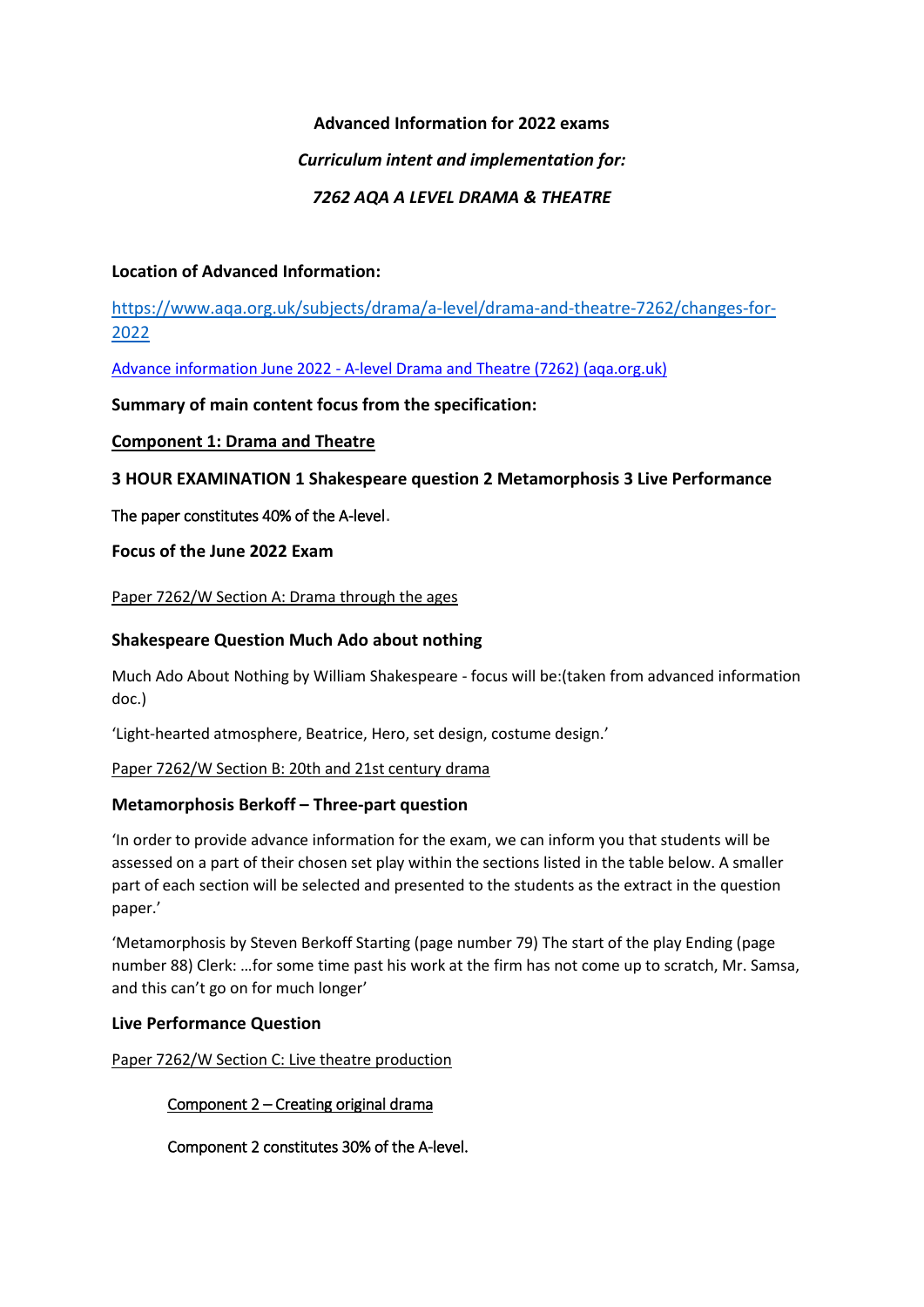For this component, students must complete two assessment tasks:

- produce an individual Working notebook documenting the devising process
- contribute to a final devised, group performance.

Devised piece must be influenced by the work and methodologies of one prescribed practitioner 'We'll allow students to complete a monologue We've reduced the timing requirements to one and a half minutes (monologue)'

## Component 3 – Making theatre

### Component 3 constitutes 30% of the A-level.

• Practical exploration and interpretation of three extracts (Extract 1, 2 and 3) each taken from a different play

Methodology of a prescribed practitioner must be applied to Extract 3

- Extract 3 is to be performed as a final assessed piece (students may contribute as performer, designer or director)
- produce an individual Reflective report analysing and evaluating their theatrical interpretation of all three key extracts studied.

### Changes:

- 'We'll be moving from visiting exams to postal exams.
- **We've reduced the required number of extracts from three to one.**
- There will be no changes to the reflective report.'

### **Advice on synoptic links/other topics to provide supporting knowledge:**

[https://shakespeare.folger.edu/shakespeares-works/much-ado-about-nothing/about-shakespeares](https://shakespeare.folger.edu/shakespeares-works/much-ado-about-nothing/about-shakespeares-much-ado-about-nothing/)[much-ado-about-nothing/](https://shakespeare.folger.edu/shakespeares-works/much-ado-about-nothing/about-shakespeares-much-ado-about-nothing/)

[Much Ado about Nothing | Shakespeare Learning Zone \(rsc.org.uk\)](https://www.rsc.org.uk/shakespeare-learning-zone/much-ado-about-nothing)

### **Dates of final exams:**

- Paper 1 7262/C Non-exam assessment: Creating original drama Submit by 15 May 2022
- Paper 2 7262/W Drama and Theatre 3h 09 June 2022 pm
- Paper 3 7262/X Non-exam assessment: Making theatre (externally assessed)

### **Lesson and intervention schedule from mocks to exams:**